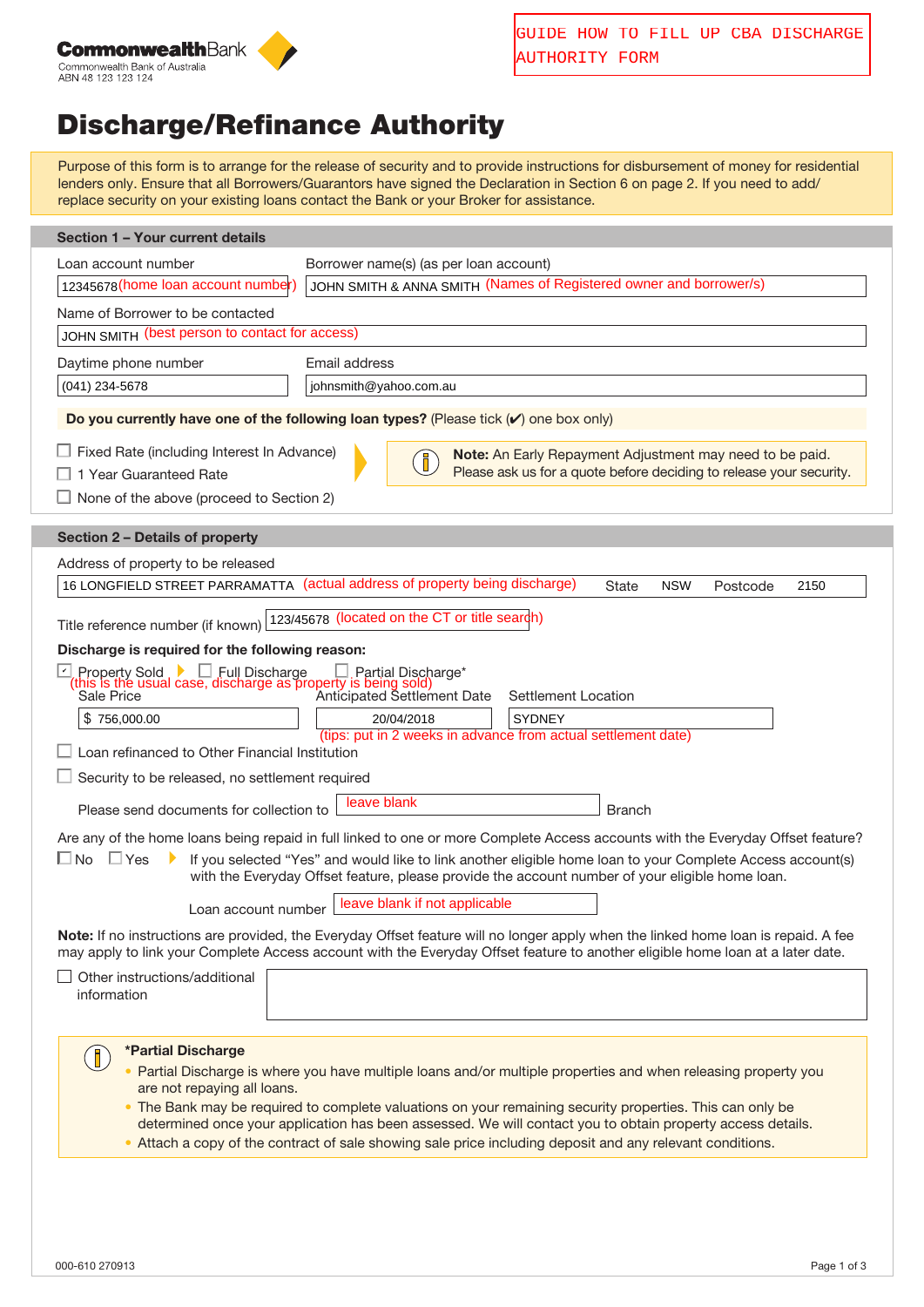| Section 3 - Instructions on the discharge of mortgage                                                                                                                                              |                                                                                                   |                                                              |                        |                                                                                                                                 |
|----------------------------------------------------------------------------------------------------------------------------------------------------------------------------------------------------|---------------------------------------------------------------------------------------------------|--------------------------------------------------------------|------------------------|---------------------------------------------------------------------------------------------------------------------------------|
|                                                                                                                                                                                                    |                                                                                                   |                                                              |                        |                                                                                                                                 |
| Please hand all deeds and documents connected with this property to:<br>Solicitor Firm/Financial Institution                                                                                       |                                                                                                   |                                                              |                        |                                                                                                                                 |
| ABCD Conveyancers & Associates (Your conveyancer)                                                                                                                                                  |                                                                                                   |                                                              |                        |                                                                                                                                 |
|                                                                                                                                                                                                    |                                                                                                   |                                                              |                        | or their nominee.                                                                                                               |
| Appointed contact name                                                                                                                                                                             |                                                                                                   | Contact phone number                                         |                        | Fax number                                                                                                                      |
| Alexis Xander (Person incharge of your matter)                                                                                                                                                     |                                                                                                   | (029) 723-1111                                               |                        | (029) 723-1112                                                                                                                  |
| Email address                                                                                                                                                                                      |                                                                                                   |                                                              |                        |                                                                                                                                 |
| abcd@yahoo.com (firm's email for bank's correspondence)                                                                                                                                            |                                                                                                   |                                                              |                        |                                                                                                                                 |
|                                                                                                                                                                                                    |                                                                                                   |                                                              |                        |                                                                                                                                 |
| Section 4 - Instructions for distribution of funds                                                                                                                                                 |                                                                                                   |                                                              |                        |                                                                                                                                 |
| Where amount to be collected is being distributed to more than one account, provide details of distribution:                                                                                       |                                                                                                   |                                                              |                        |                                                                                                                                 |
| Loan account number<br>12345678 (home loan account number)                                                                                                                                         | To be paid in full                                                                                | Amount to be credited<br>$$\mathbb{S}$$                      | New limit amount<br>\$ | (where limit is                                                                                                                 |
|                                                                                                                                                                                                    | $\Box$ Yes $\Box$ No if 'no'                                                                      |                                                              |                        | being reduced)                                                                                                                  |
| Loan account number                                                                                                                                                                                | To be paid in full                                                                                | Amount to be credited                                        | New limit amount       | (where limit is                                                                                                                 |
|                                                                                                                                                                                                    | Yes $\Box$ No if 'no'                                                                             | \$                                                           | \$                     | being reduced)                                                                                                                  |
| Loan account number                                                                                                                                                                                | To be paid in full                                                                                | Amount to be credited                                        | New limit amount       |                                                                                                                                 |
|                                                                                                                                                                                                    | $\Box$ No $\blacktriangleright$ if 'no'<br>$\Box$ Yes                                             | \$                                                           | \$                     | (where limit is<br>being reduced)                                                                                               |
| Where there is money in excess of that required to repay/reduce my/our loans, including balance of any MISA, please deposit to                                                                     |                                                                                                   |                                                              |                        |                                                                                                                                 |
| the following CBA account:                                                                                                                                                                         |                                                                                                   |                                                              |                        |                                                                                                                                 |
| Account name                                                                                                                                                                                       |                                                                                                   |                                                              | Account number         |                                                                                                                                 |
| JOHNS SMITH & ANNA SMITH (in case of surplus funds, extra will go to this account)                                                                                                                 |                                                                                                   |                                                              | 062692 20123456        |                                                                                                                                 |
|                                                                                                                                                                                                    |                                                                                                   |                                                              |                        |                                                                                                                                 |
| Section 5 - Instructions for Line(s) of Credit<br>Only complete if the loan being discharged is a Viridian Line of Credit and is in the name of one or more individuals                            |                                                                                                   |                                                              |                        |                                                                                                                                 |
| (not a company, trust, business or another non-personal entity).                                                                                                                                   |                                                                                                   |                                                              |                        |                                                                                                                                 |
| Please tick $(V)$ appropriate box(es)                                                                                                                                                              | Note: If your account is to be closed please ensure all Direct Debits/Salary credits are changed. |                                                              |                        |                                                                                                                                 |
| Account is to be closed; or                                                                                                                                                                        |                                                                                                   |                                                              |                        |                                                                                                                                 |
| Account is to remain open and be converted to a Complete Access Account; and                                                                                                                       |                                                                                                   |                                                              |                        |                                                                                                                                 |
| I/We have received the Transaction, Savings, and Investment Account Terms and Conditions and that my/our first<br>deposit to my account indicates my/our acceptance of those Terms and Conditions. |                                                                                                   |                                                              |                        |                                                                                                                                 |
|                                                                                                                                                                                                    |                                                                                                   |                                                              |                        |                                                                                                                                 |
| Section 6 - Borrowers Acknowledgement and Authority                                                                                                                                                |                                                                                                   |                                                              |                        |                                                                                                                                 |
| • Declare the information given in this form is true and correct;                                                                                                                                  |                                                                                                   | • Authorise CBA to act on instructions from my/our nominee;  |                        |                                                                                                                                 |
| • Authorise Commonwealth Bank of Australia ABN 48 123 123                                                                                                                                          |                                                                                                   |                                                              |                        | • Authorise CBA to vary my/our Credit Contract in accordance                                                                    |
| 124 ('CBA') to discharge the mortgage over my/our property<br>detailed in this authority;                                                                                                          |                                                                                                   | with this Discharge/Refinance Authority;                     |                        | • Acknowledge that, if CBA agrees to vary the Credit Contract                                                                   |
| Authorise CBA to hand all deeds and documents                                                                                                                                                      |                                                                                                   | as set out in this authority, my/our Credit Contract will be |                        |                                                                                                                                 |
| connected with this authority to the Legal Representative                                                                                                                                          |                                                                                                   |                                                              |                        | varied on the date of release or substitution of the Security;                                                                  |
| or Financial Institution (or their representative) and provide<br>any information or documentation they require about this                                                                         |                                                                                                   |                                                              |                        | . In exchange for the release of security referred to in Section<br>2, the Bank is to receive sufficient monies to clear/reduce |
| account and security(ies) in order to effect settlement;                                                                                                                                           |                                                                                                   | all debts.                                                   |                        |                                                                                                                                 |
| Full name                                                                                                                                                                                          |                                                                                                   | Full name                                                    |                        |                                                                                                                                 |
| (borrower 1)<br><b>JOHN SMITH</b>                                                                                                                                                                  |                                                                                                   | ANNA SMITH (borrower 2)                                      |                        |                                                                                                                                 |
| Signature of Borrower/Guarantor                                                                                                                                                                    | Date                                                                                              | Signature of Borrower/Guarantor                              |                        | Date                                                                                                                            |
| must sign                                                                                                                                                                                          | must be dated                                                                                     | must sign                                                    |                        | must be dated                                                                                                                   |
| Full name                                                                                                                                                                                          |                                                                                                   | Full name                                                    |                        |                                                                                                                                 |
|                                                                                                                                                                                                    |                                                                                                   |                                                              |                        |                                                                                                                                 |
| Signature of Borrower/Guarantor                                                                                                                                                                    | Date                                                                                              | Signature of Borrower/Guarantor                              |                        | Date                                                                                                                            |
|                                                                                                                                                                                                    |                                                                                                   |                                                              |                        |                                                                                                                                 |